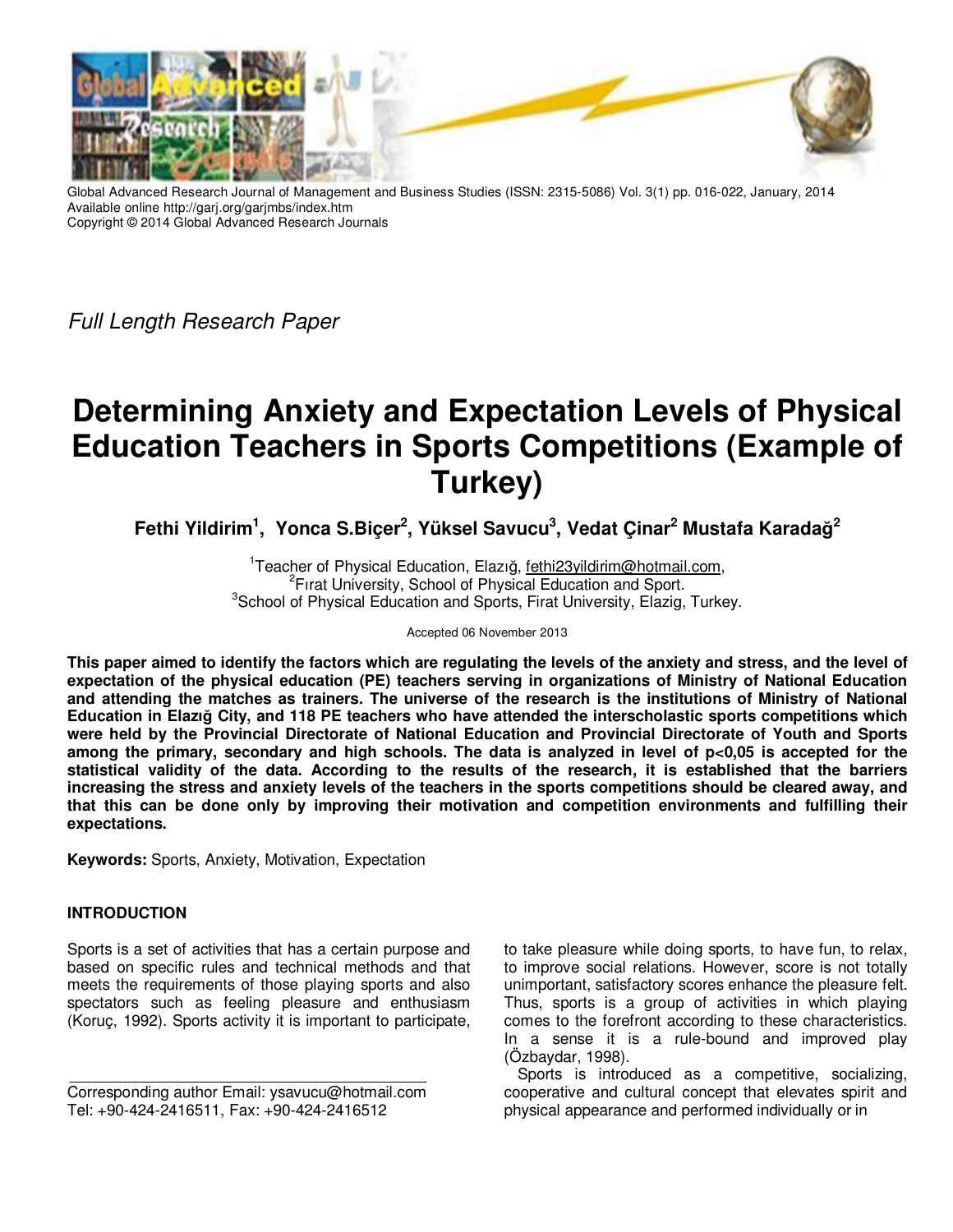group in the leisure time or professionally occupying whole time with or without a instrument and according to certain rules (Bompa, 1983). Sports is defined as activities performed by individuals or groups with the aim of health, entertainment, demonstration or adventure, and by improving cognitive, affective and psychomotor characteristics of individuals in a planned and programmed manner within the framework of certain rules; and it is based on competition and contestation and require physical and mental activities (Sunay, 2010). In another definition, Sports is brought forward as a top-level experience, of which its centric factor is to determine the performance quality and as an activity that establishes ability of the individual to overcome the stress (Konter, 2006).

 Physical education and sports as one of the important parts in the life of a human being strengthen both spiritual and physical structure of the individual and her/his health thus provide the individual to have a stable personality (Özbayraktar et al., 2008).

 Stress is a situation that develops when psychological, physically and social limits of the organisms are pushed or threatened. Factors creating uneasiness are called stressors (Baltaş and Baltaş, 1986; Doğan, 2005).

 According to Levitt, anxiety is a subjective feeling of fear and rising psychological excitation (Levitt, 1980). Generally, anxiety is defined as a multilateral intrapersonal characteristic formed by psychological, physiological and behavioral reactions or events (Aşçı and Gökmen, 1995). Anxiety is the troubling feeling associated with distress and unreliability arising from unaccountable fear or unsatisfied requests. In a certain sense it is synonymous with the terms worry and suspicion (Budak, 2003). In another definition, it is an environmental stimulus that is perceived by the individual as dangerous or threatening and of which its effects are not pleasant (Öner and Comte, 1983). Spielberger has defined anxiety as: emotional responses consisting of specific combination of tension, expectation and nervousness, worry and physiological changes (Raglin, 1992). According to Anshel et al. (1991) anxiety is the subjective feeling of stress that increases by the perception of the threat and observed together with the physiological alertness (Anshel et al., 1991). Anxiety is defined as "an unpleasant emotional condition that is characterized by feelings of uneasiness, tension and fear and feeling that a dangerous event shall be experienced". Anxiety shows itself as a characteristic autonomic system activity that includes change in the breathing rate, increase in the heart rate, growing pale, mouth dryness, perspiring, tension and shivering in the skeletal muscles" (Linn, 1975). In general, high anxiety is observed when negative, erroneous or excess cognitive valuation is made for the situation (Landers and Boucher, 1986). Thus, way of controlling high anxiety in some way is retrace it, in other words to intervene with the perception of the individual (Kerr, 1997).

Motivation, taking its origin from the word "movere" which means to move in Latin, is briefly an energy that directs the human behavior to a target and determines this behavior (Adair, 2003). Or it is defined as behaviors that are directed to a certain target by means of spontaneous driving forces and that have a specific purpose (Sürekli and Tevrüz, 1997). In another definition, motivation is a concept that gives energy and direction to human behaviors (Feldman, 1996). Motivation is influencing and incentive activities which creates working environment where requirements of organizations and humans shall be fulfilled and sets the individual into motion (Güney, 2000). Stages of being motivated consist of: to be in need, to look for a medium suitable for satisfying the needs, to be disposed to satisfy the needs, to look for convenient options to fulfill the needs, to experiment manner of action to satisfy the needs and final stage should be satisfaction (Güney, 2000).

 In order to realize these studies, it is necessary to determine stress and anxiety levels of the Physical Education Teachers when they are attending to sports competitions. Human beings spend their lives in expectations and stress and anxiety influence the humans in these expectations. These expectations may be evaluated in terms of their social, economic and personal properties. Levels of stress and anxiety show difference from person to person.

 Besides the required physical conditions, motivation in sports should be improved by rewarding Physical Education Teachers who trained the school teams that are successful in the competitions. Degree of achieving motivation also determines the satisfaction level of the individuals. This situation shall also reduce stress and anxiety of the Physical Education Teacher in the sports competitions, thus improve the performance.

 In this study, questions of the survey are prepared by considering factors that shall affect the Physical Education Teachers in the sports competitions, and their interests and requirements. Also a table is made by which we can say that this is a reality by making use of various scientific techniques. The aim of this study is to determine effect level of factors that may influence stress and anxiety level of Physical Education Teachers in the sports competitions; and to specify their moral and financial satisfaction degree because of their success in the sports competitions. Firstly, we have to know Physical Education Teachers in all aspects, and our aim is to determine their stress and anxiety levels starting with the process of preparing to sportive competitions and during and after the matches and to offer solutions.

 The purpose of our study is to specify expectations and stress and anxiety level of Physical Education Teachers working in the organizations of Ministry of National Education when they take the school teams of individually the students to the matches organized jointly by Ministry of National Education and Ministry of Youth and Sports,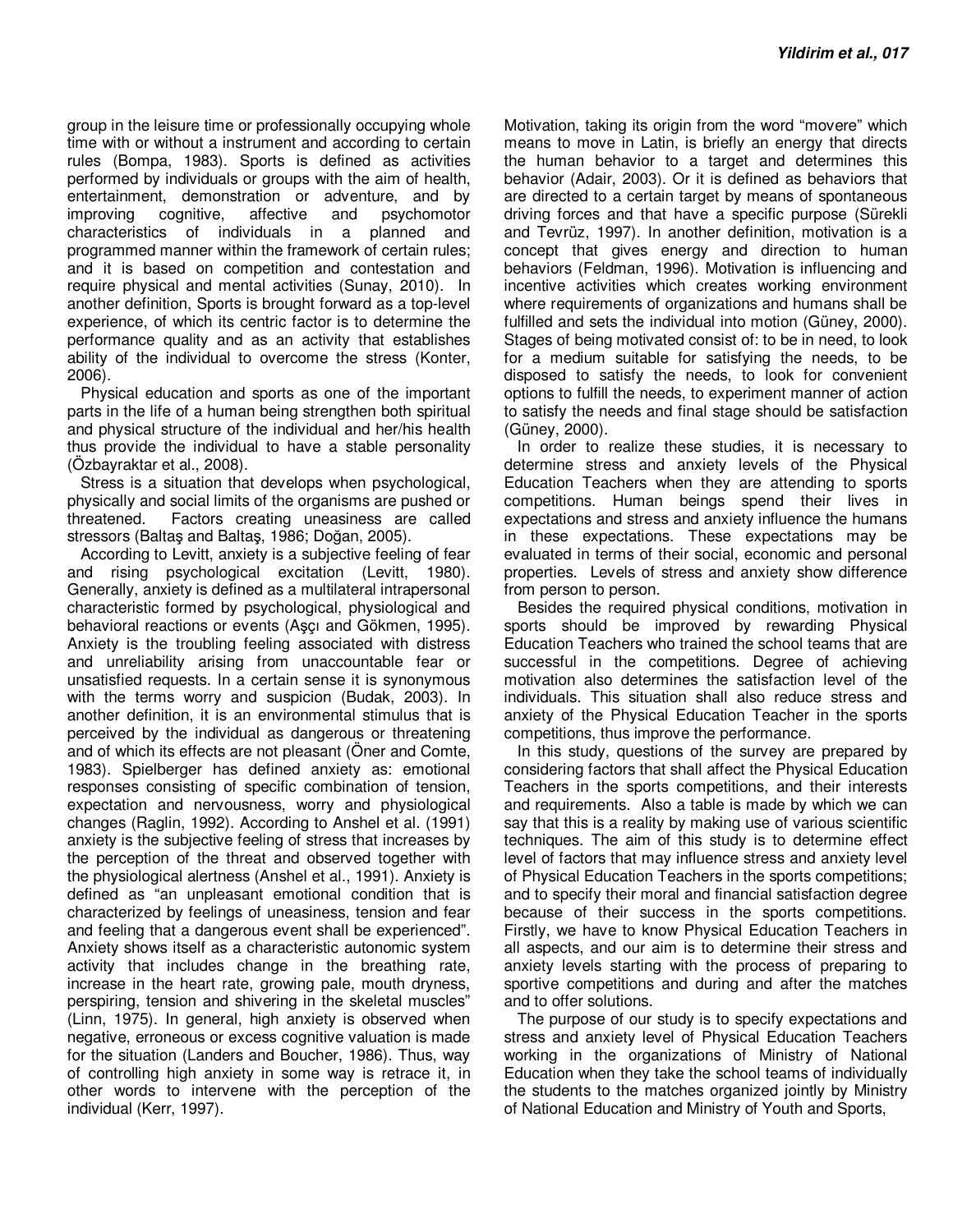| <b>Variables</b>      |                          | f              | ℅                 |
|-----------------------|--------------------------|----------------|-------------------|
|                       | Male                     | 111            | 94,1              |
| Gender                | Female                   | 7              | 5,9               |
|                       | $20 - 25$                | $\overline{2}$ | 1,7               |
| Age                   | 26-30                    | 23             | 19,5              |
|                       | $31 - 35$                | 41             | 34,7              |
|                       | $36 - 40$                | 38             | 32,2              |
|                       | $41 - 45$                | 14             | 11,9              |
|                       | Between 161-170cm        | 25             | 21,2              |
| Height                | Between 171-180cm        | 68             | $\overline{57,6}$ |
|                       | Above 181 cm             | 25             | 21,2              |
|                       | Married                  | 96             | 81,4              |
| <b>Marital Status</b> | <b>Bachelor</b>          | 22             | 18,6              |
|                       | Faculty (Under Graduate) | 98             | 83,1              |
| <b>Educational</b>    | Post Graduate            | 19             | 16,1              |
| <b>Background</b>     | Doctorate                | 1              | ,8                |
|                       | 0-5 years                | 14             | 11,9              |
|                       | 6-11 years               | 57             | 48,3              |
| <b>Service years</b>  | 12-17 years              | 37             | 31,4              |
|                       | 18 years and above       | 10             | 8,5               |

and to provide them more productive and efficient working environment when they are attending to sportive competitions. Accordingly we aimed to determine stress and anxiety level of Physical Education Teachers in parallel with their personal traits and to establish level of environmental and intrinsic factors to influence the Physical Education Teachers.

### **MATERIAL AND METHOD**

This survey study realized in the province Elazığ, Turkey is implemented for the Physical Education Teachers that work in the organizations of Ministry of National Education and participate in the sports competitions. 118 Physical Education Teachers attended the survey study and 111 of the teachers were male and 7 were female Physical Education Teachers. As a result of evaluating the variables, 6 survey studies of 124 Physical Education Teachers were found to be faulty, thus 118 surveys were subjected to evaluation. Five point likert scale was used as "I completely agree, I agree, I partially agree, I don't agree, I don't agree at all". Limits of data collection tool were developed on the basis of five point likert type of rating scale. Ranges are rated from positive to negative as: 5.00- 4.21 range "I completely agree", 4.20–3.41 range "I agree" 3.40–2.61 range "I partially agree" 2.60–1.81 range "I don't agree", 1.80– 1.00 range "I don't agree at all". Cronbach alpha statistical procedure is realized for reliability study and reliability coefficient of the scale used is calculated as Alpha=.725.

Our study consisted of 2 sections. There is personal information in the first section, and survey questions that

specify the stress and anxiety level in the second section.

 Data were analyzed by a statistical program (0.05). Variables of personal characteristics, stress and anxiety levels of Physical Education Teachers and level of environmental factors influencing Physical Education Teachers were identified with frequencies and percentages, and discussion and inference are made in this direction.

# **FINDINGS**

Data of this study obtained from surveys.

 Distribution of opinions stated by the Physical Education Teachers and intended to specify their stress and anxiety levels and expectation levels is given in Table 2. Accordingly, participant teachers;

have expressed their opinion as "I completely agree" in items 10, 18 and 19.

have expressed their opinion as "*I agree*" in items 3, 4, 6, 8, 9, 11, 12, 13, 17, 20 and 26.

have expressed their opinion as "I partially agree" in items 1, 5, 7, 15, 16, 22, 23 and 25.

have expressed their opinion as "I don't agree" in items 2, 14, 21 and 24.

### **DISCUSSION AND CONCLUSION**

Participant Physical Education Teachers stated following opinions: My ability to influence and transmit my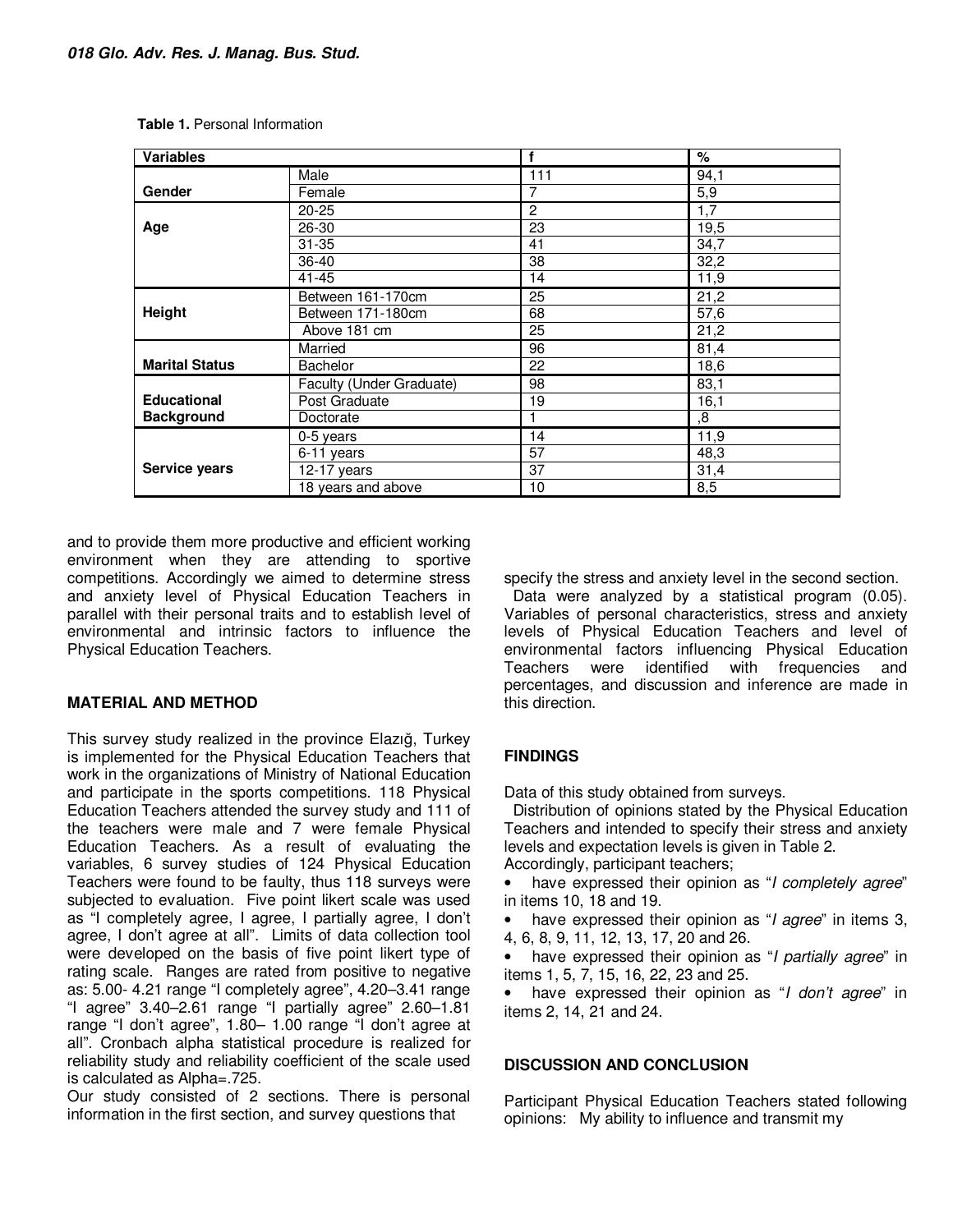|                       |                                                                                                | Level              |                |             |                    |            |            |            |                         |       |
|-----------------------|------------------------------------------------------------------------------------------------|--------------------|----------------|-------------|--------------------|------------|------------|------------|-------------------------|-------|
|                       | <b>Opinions</b>                                                                                |                    |                |             |                    |            | completely |            | $\overline{\mathbf{x}}$ | S     |
|                       |                                                                                                |                    |                |             |                    |            |            |            |                         |       |
| $\frac{1}{2}$ ltem No |                                                                                                | %                  | don't agree    | don't agree | partially<br>agree | agree      | gree       | TOTAL      |                         |       |
|                       |                                                                                                | f                  | atall          |             | œ                  |            |            |            |                         |       |
|                       | Influence and transmit my messages to my                                                       | %<br>f             | 1,7            | 9,3         | 50,8               | 38,1       | 0          | 100        | 4,25                    | .694  |
|                       | players during a match is very good.<br>10                                                     |                    | 2              | 11          | 60                 | 45         | 0          | 118        |                         |       |
|                       | Adverse score of a competition which I<br>was sure to win disappoints me.                      |                    | ,8<br>1        | 7,6<br>9    | 11,0<br>13         | 28,8<br>34 | 51,7<br>61 | 100<br>118 | 4,23                    | .982  |
| 18                    | I try to maximize my moral and motivation                                                      | f<br>$\frac{9}{6}$ | 2,5            | 12,7        | 44.9               | 39,8       | 0          | 100        |                         |       |
|                       | before the competition.                                                                        | f                  | З              | 15          | 53                 | 47         | 0          | 118        | 4,22                    | .764  |
| 8                     | Unfair actions of referees increase my                                                         | $\%$               | 1.7            | 5,1         | 12,7               | 33,1       | 47,5       | 100        | 4,19                    | ,963  |
|                       | level of stress and anxiety.                                                                   | f<br>$\%$          | 2              | 6           | 15                 | 39         | 56         | 118<br>100 | 4,17                    |       |
| 20                    | I participate in sportive competitions fondly<br>and willingly.                                |                    | 4,2            | 12.7        | 44.9               | 38,1       | 0          |            |                         | .809  |
| 9                     |                                                                                                | f<br>%             | 5              | 15          | 53                 | 45         | 0          | 118<br>100 |                         |       |
|                       | A competition that does not have the<br>convenient conditions (heating, hygiene                | $\mathbf{f}$       | 1,7<br>2       | 7,6<br>9    | 13,6<br>16         | 30,5<br>36 | 46.6<br>55 | 118        | 4,13                    | 1,026 |
|                       | etc.) influences my motivation adversely.                                                      |                    |                |             |                    |            |            |            |                         |       |
| 11                    | It makes me anxious when there is<br>adaptation problem (adverse events within                 | %                  | 1,7            | 20,3        | 52,5               | 25,4       | 0          | 100        | 4,02                    | .728  |
|                       | the team) among the athletes.                                                                  | f                  | 2              | 24          | 62                 | 30         | 0          | 118        |                         |       |
| з                     | Low conditioning of my team increases my                                                       | $\%$               | 1,7            | 7,6         | 29.7               | 34,7       | 26,3       | 100        |                         | ,984  |
|                       | level of anxiety.                                                                              | f                  | 2              | 9           | 35                 | 41         | 31         | 118        | 3,76                    |       |
| 4                     | Preparation<br>before<br>important<br>an<br>competition<br>held<br>in<br><b>National</b><br>or | $\frac{9}{6}$      | 4,2            | 8,5         | 17,8               | 46,6       | 22,9       | 100        | 3,75                    | 1,037 |
|                       | International field increases my stress.                                                       | f                  | 5              | 10          | 21                 | 55         | 27         | 118        |                         |       |
| 6                     | Powerful opposing team increases my                                                            | %                  | 1,7            | 13,6        | 18,6               | 45,8       | 20,3       | 100        | 3,69                    | 1,000 |
|                       | eager to win.                                                                                  | f                  | $\overline{2}$ | 16          | 22                 | 54         | 24         | 118        |                         |       |
| 26                    | I believe I have a social status because I<br>am a physical education teacher.                 | %                  | 3.4            | 8,5         | 25,4               | 40,7       | 22.0       | 100        | 3,69                    | 1,017 |
|                       |                                                                                                | f                  | 4              | 10          | 30                 | 48         | 26         | 118        |                         |       |
| 13                    | Thinking that my students will be injured                                                      | %                  | 1,7            | 7,6         | 31.4               | 40.7       | 18,6       | 100        | 3,67                    | ,925  |
|                       | during the match makes me anxious.                                                             | f                  | 2              | 9           | 37                 | 48         | 22         | 118        |                         |       |
| 17                    | I always feel secure during the match.                                                         | %                  | 8,             | 10,2        | 40.7               | 36,4       | 11,9       | 100        | 3,48                    | .865  |
|                       |                                                                                                | f                  | 1              | 12          | 48                 | 43         | 14         | 118        |                         |       |
| 12                    | Sports materials (instruments-equipments)<br>in the school being insufficient for              | %                  | 3,4            | 13,6        | 35,6               | 32,2       | 15,3       | 100        |                         | 1.016 |
|                       | preparing for sports competitions cause my                                                     | f                  | 4              | 16          | 42                 | 38         | 18         | 118        | 3,42                    |       |
|                       | stress to increase.                                                                            |                    |                |             |                    |            |            |            |                         |       |
| 1.                    | I feel anxious when I think that sports<br>competition shall be lost.                          | %                  | 9,3            | 21,2        | 29,7               | 27,1       | 12.7       | 100        | 3,13                    | 1,166 |
|                       |                                                                                                | f                  | 11             | 25          | 35                 | 32         | 15         | 118        |                         |       |
| 5                     | When I can not guide my athletes during<br>the match, I feel more anxious.                     | %                  | 9,3            | 23,7        | 29,7               | 23,7       | 13,6       | 100        | 3,08                    | 1,181 |
|                       |                                                                                                | f<br>%             | 11             | 28          | 35                 | 28         | 16         | 118        |                         |       |
| 23                    | Adverse critics of school management<br>because of loosing the match, influence                |                    | 11,9           | 20,3        | 28,8               | 27,1       | 11,9       | 100        |                         |       |
|                       | negatively my moral and motivation in the                                                      |                    |                |             |                    |            |            |            | 3,07                    | 1.196 |
|                       | competitions                                                                                   | f                  | 14             | 24          | 34                 | 32         | 14         | 118        |                         |       |
| 7                     | My heart beats rapidly during matches.                                                         | %                  | 7,6            | 21,2        | 40.7               | 24,6       | 5,9        | 100        | 3,00                    | 1,004 |
| 25                    | The problems which are related with                                                            | f<br>%             | 9              | 25          | 48<br>39,0         | 29<br>21,2 | 7.         | 118<br>100 |                         |       |
|                       | physical education and sports and I                                                            |                    | 8,5            | 24,6        |                    |            | 6,8        |            |                         | 1,036 |
|                       | conveved to the school managements, are                                                        | $\mathbf{f}$       | 10             | 29          | 46                 | 25         | 8          | 118        | 2,93                    |       |
|                       | listened carefully and effort is shown for<br>their solution.                                  |                    |                |             |                    |            |            |            |                         |       |
| 15                    | Cheers of spectators in favor of me during                                                     | $\%$               | 9,3            | 27,1        | 37,3               | 19,5       | 6,8        | 100        |                         |       |
|                       | the match cause my attention not to be                                                         | f                  | 11             | 32          | 44                 | 23         | 8          | 118        | 2,87                    | 1,050 |
| 22                    | distracted.<br>I feel anxious when I envisage that I attend                                    | %                  | 9,3            | 28,0        | 49,2               | 11,0       | 2,5        | 100        |                         |       |
|                       | a sports activity.                                                                             | f                  | 11             | 33          | 58                 | 13         | з          | 118        | 2,69                    | ,882  |
|                       |                                                                                                |                    |                |             |                    |            |            |            |                         |       |

Table 2. Distribution of scale of stress and anxiety level and expectation level according to the order of importance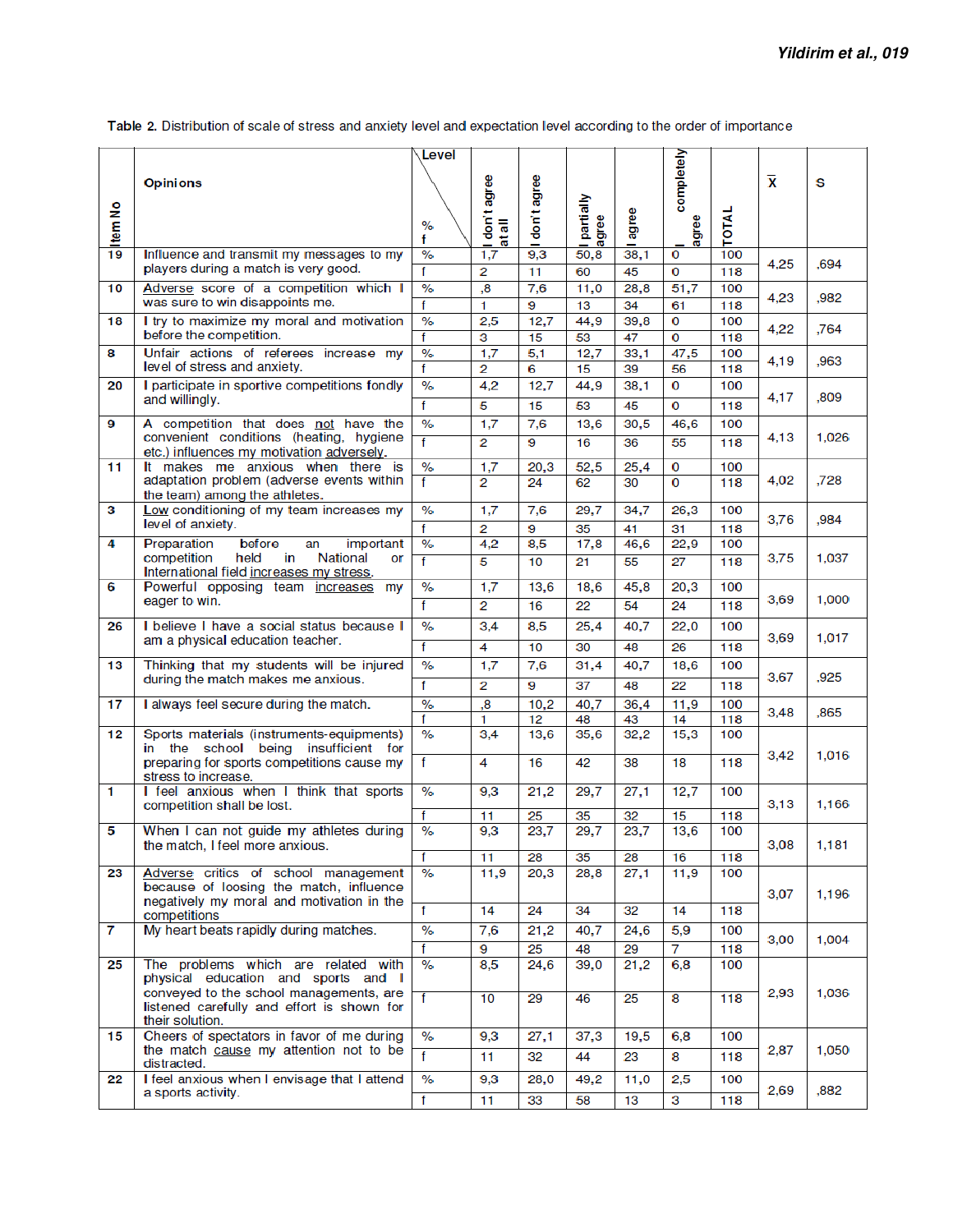| Table 2 Continue |  |
|------------------|--|
|------------------|--|

| 16          | Cheers of spectators against me during the<br>match cause distraction of my attention.                     |      | 11.0 | 31,4 | 39,8 | 14,4 | 3,4 | 100 | 2,68 | ,969  |
|-------------|------------------------------------------------------------------------------------------------------------|------|------|------|------|------|-----|-----|------|-------|
|             |                                                                                                            |      | 13   | 37   | 47   | 17   | 4   | 118 |      |       |
| 2           | I feel anxious when the competition is an                                                                  | %    | 15,3 | 35,6 | 28,8 | 19,5 | .8  | 100 | 2,55 | 1.001 |
| away match. |                                                                                                            |      | 18   | 42   | 34   | 23   |     | 118 |      |       |
| 14          | I feel relaxed after the match regardless of<br>the score.                                                 | %    | 21,2 | 41,5 | 18.6 | 14,4 | 4.2 | 100 | 2.39 | 1,102 |
|             |                                                                                                            |      | 25   | 49   | 22   | 17   | 5   | 118 |      |       |
| 21          | believe that organizations of sports                                                                       | %    | 23,7 | 33.9 | 35,6 | 5,9  | .8  | 100 |      |       |
|             | competitions held in the province are<br>performed in good conditions.                                     |      | 28   | 40   | 42   |      |     | 118 | 2,26 | ,919  |
| 24          | School head rewards me when I<br>am                                                                        | $\%$ | 43,2 | 35,6 | 13,6 | 5,9  | 1,7 | 100 | 1,87 | .974  |
|             | matches (extra salary,<br>successful in<br>certificate of achievement<br>hiah<br>and<br>achievement, etc.) |      | 51   | 42   | 16   |      | 2   | 118 |      |       |

messages to my players during a match is very good  $(X=$ 4.5), Adverse score of a competition which I was sure to win disappoints me  $(X=4.3)$ , I try to maximize my moral and motivation before the competition (X=4.22), Competition medium that does not have the convenient conditions (in terms of heating, illumination and hygiene) influences my motivation adversely (X=4.13), Sports materials (instruments-equipments) in the school being insufficient for preparing for sports competitions cause my stress to increase (X=3.42), Adverse critics of school management because of loosing the match, influence negatively my moral and motivation in the competitions I am going to attend (X=3.07), I believe that organizations of sports competitions held in the province are performed in good conditions (X=2.26).

 Concept of motivation has an important place in the daily life and business life of the individual. Undoubtedly motivation is one of the most important factors that affect success of Physical Education Teachers in their sports life. Thus, school managers, Ministry of National Education and Ministry of Youth and Sports have responsibility to generate motivation. The most important responsibility is the improvement of physical conditions, which is maintenance, cleaning of gymnasiums and displaying sensitivity necessary for heating and illumination of these gymnasiums.

 Sports facilities are defined as buildings, fields and areas, which are convenient for the realization of sports activities and trainings specific to the branches, preparatory trainings, national and international competitions and have units fulfilling needs of athletes and spectators before and during the sports activities (field, tribunes, toilets, showers, dressing room, etc.) (Anshel et al., 1991). If we have to make a general specification sports facilities may be regarded as all kinds of playfields that are built by public or private establishments, and carry on activities in the direction of various purposes and offer active or passive distribution opportunities (Raglin, 1992). Sports facilities established by real or legal persons in

Turkey carry on their activities according to "Special Physical Education and Sports Facilities Regulations". They are described as "places opened by real or legal persons with the aim to make physical education and sports trainings" (Linn, 1975). In the line of these definitions and explanations, sports facilities should be put at disposal of Physical Education teachers under the best conditions, and Physical Education Teachers should be able to benefit from the sports facilities without having difficulties. On the other hand, it is seen that loosing a competition the teacher thinks that her/his team shall win is one of the important factors that influence the stress and anxiety level of Physical Education Teachers.

 Participant Physical education teachers expressed following opinions: Unfair actions of referees increase my level of stress and anxiety (X=4.19), I participate in sportive competitions fondly and willingly (X=4.17), School head rewards me when I am successful in matches (reward of one-month payment, certificate of achievement and high achievement, etc.) (X=1.87). The problems which are related with physical education and sports and I conveyed to the school managements, are listened carefully and effort is shown for their solution (X=2.93). It is established that unfair actions of referees in the competitions have an important place in the elevation of stress and anxiety level, thus referees assigned in competitions should be cautioned to be meticulous on this subject and also Provincial Directorate of Youth Welfare should display sensitivity on this subject. Ministry of National Education should show the required sensitivity to improve the school areas where sport is performed in order for the physical education teachers to attend sports competitions willingly and fondly. School managers should certainly reward Physical education Teachers who represented the school in competitions successfully.

 When reward is given after the action is realized, it increases the possibility of incidence of that action in future. Reward may be moral or material reward. Coach should know the personality, socio-cultural characteristics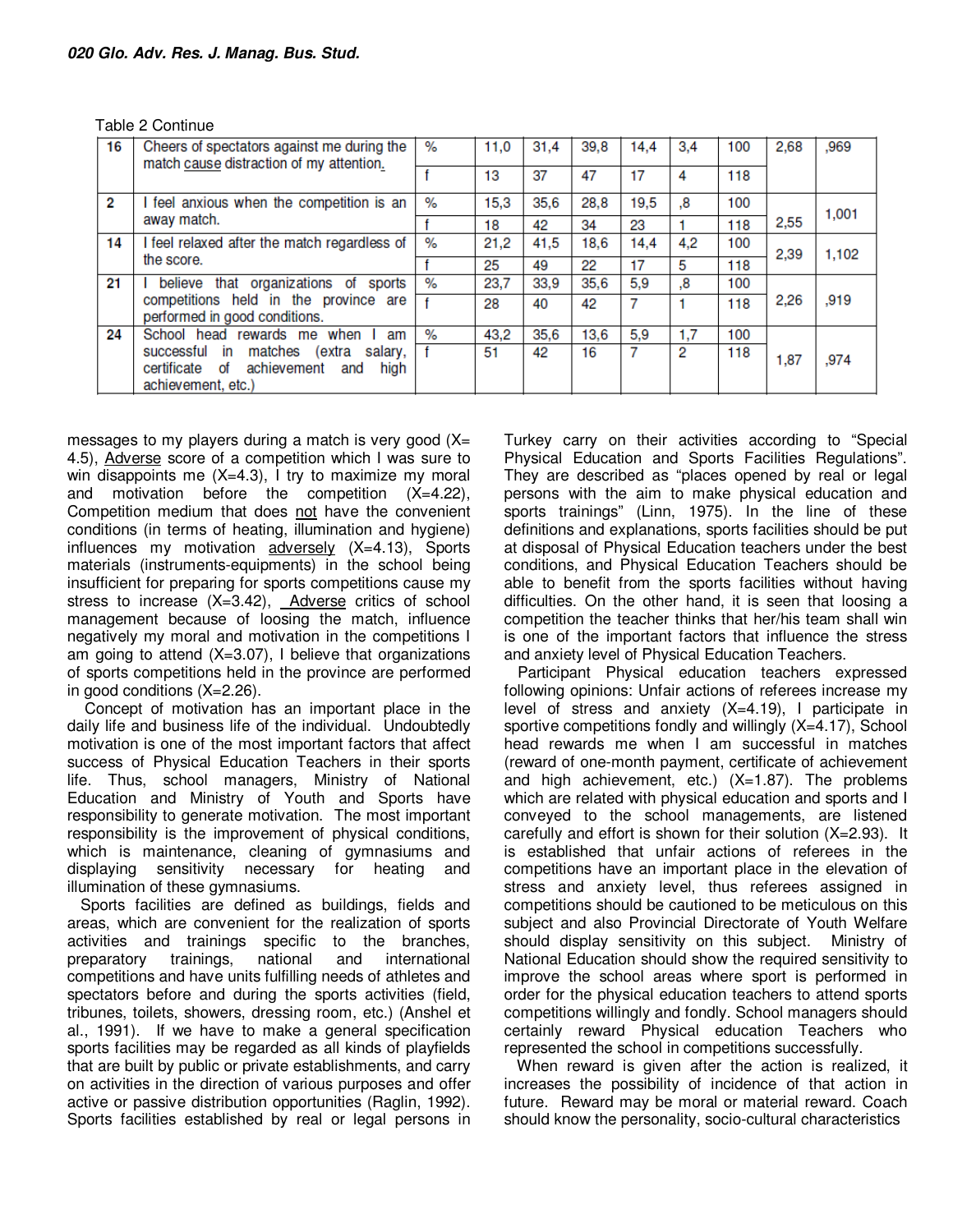of the athlete well in order for the reward to be utilized correctly (Konter, 2006).

 Participant Physical Education Teachers stated the following opinions: It makes me anxious when there is adaptation problem (adverse events within the team) among the athletes  $(X=4.02)$ , Low conditioning of my team increases my level of anxiety. (X=3.76), Preparation before an important competition held in National or International field increases my stress. (X=3.75). A sport is an event that contains tolerance within itself. Tolerance is functional also in sports life as it is almost in every stage of a human life. Sports can not be considered separate from tolerance and ethics. When gentleman ship, tolerance and ethics in sports are talked about, in fact it is sports itself [6]. Enlightenments and speeches should be made to the athletes on the subject of fair-play. Thus, athletes should be trained in this direction. When we examine findings of Kolayiş, H. (2002), no effect of mental imagination is established on the self-confidence and physical anxiety. Thus, it is concluded that it has effect only on the cognitive anxiety. This study does not support us in the dimensions of self-confidence and physical anxiety, however it supports in the dimension of cognitive anxiety (Kolayiş, 2002). On the other hand, it is seen that low conditioning of the team and preparation before an important competition held in National and International fields increase stress and anxiety level of Physical Education Teachers.

 Participant physical education teachers expressed following opinions: Thinking that my students will be injured during the match makes me anxious  $(X=3.67)$ . My heart beats rapidly during matches (X=3.00). Efficient training in terms of the athletes is a situation that is directly connected with the success in sports. Importance of motivation should be recognized in order to understand being successful in sports or differences between the successes (Konter, 2006). By the concept of efficiency in sports, it is indicated that athletes take pleasure from the sports activities they perform at a maximum level. It is related with serving reaching the purpose or reaching the targets. Providing an efficient medium in sports is dependent on determining interests, wishes and expectations of athletes.

 Participant Physical Education Teachers stated the following opinions: I feel relaxed after the match regardless of the score (X=2.39), When I can not guide my athletes during the match, I feel more anxious (X=3.08), Cheers of spectators in favor of me during the match cause my attention not to be distracted  $(X=2.68)$ , Cheers of spectators against me during the match cause distraction of my attention (X=3.16). When the coach has good communication skills and listens to people, communication among the athletes also strengthens. Tough manners in communication create tension and problems between the athletes. Thus, breaking down may be observed in the team as a result of these problems.

Since there will be lack of communication because of tough manners, lack of confidence and splitting may be observed. Coach having the Power of the coach to reward positive actions and punish the negative ones shall cause the team players to have respect for the coach and to act according to his/her guidance (Konter, 2006). On the other hand, it can be stated that cheering of spectators positively or negatively does not influence the Physical Education Teachers a lot, however necessary warnings should be made to prevent negative cheering.

 Participant Physical Education Teachers stated the following opinions: Powerful opposing team increases my eager to win  $(X=3.69)$ , I feel anxious when I think that sports competition shall be lost (X=3.13), I feel anxious when the competition is an away match  $(X=2.55)$ . Thus, another factor that increases stress of the teachers is to think competition shall be lost; however it is established that this situation motivates them and that playing an away game does not influence the teachers very much.

 Participant physical education teachers expressed following opinions: I believe I have a social status because I am a physical education teacher (X=3.69), I always feel secure during the match (X=3.48). Teachers think that they obtain concessions within the society by being a athletes, thus this situation may be used in a positive way to direct youth to sports. Also it can be stated that security should be maximized in the sports competitions, with this aim Provincial Directorate of National Education and Provincial Directorate of Youth Welfare should take the necessary precautions in consultation with Police Departments before, during and after the competitions to eliminate adverse situations and to enable Physical Education and other personnel assigned in the competitions to work under healthy and favorable conditions.

As a result, stress and anxiety level of Physical Education Teachers has showed itself in two situations. First is the level experienced before, during and after the competitions; and second one is experienced by the problems encountered in their active sports life and because of their expectation level.

Physical Education Teachers may hold a leading position in the society because of the nature of the physical education lesson and their leadership ability.

Students may take their place as active players in these sports competitions organized among the institutions of Ministry of National Education where socialization is achieved in the best way by means of coaching ability of physical education teachers.

 Factors increasing stress and anxiety level of Physical Education Teachers during the competitions should be eliminated or minimized. Thus, it can be expressed that Provincial Directorates of National Education and Youth Welfare and Police Departments have important responsibilities and they should be in consultation with